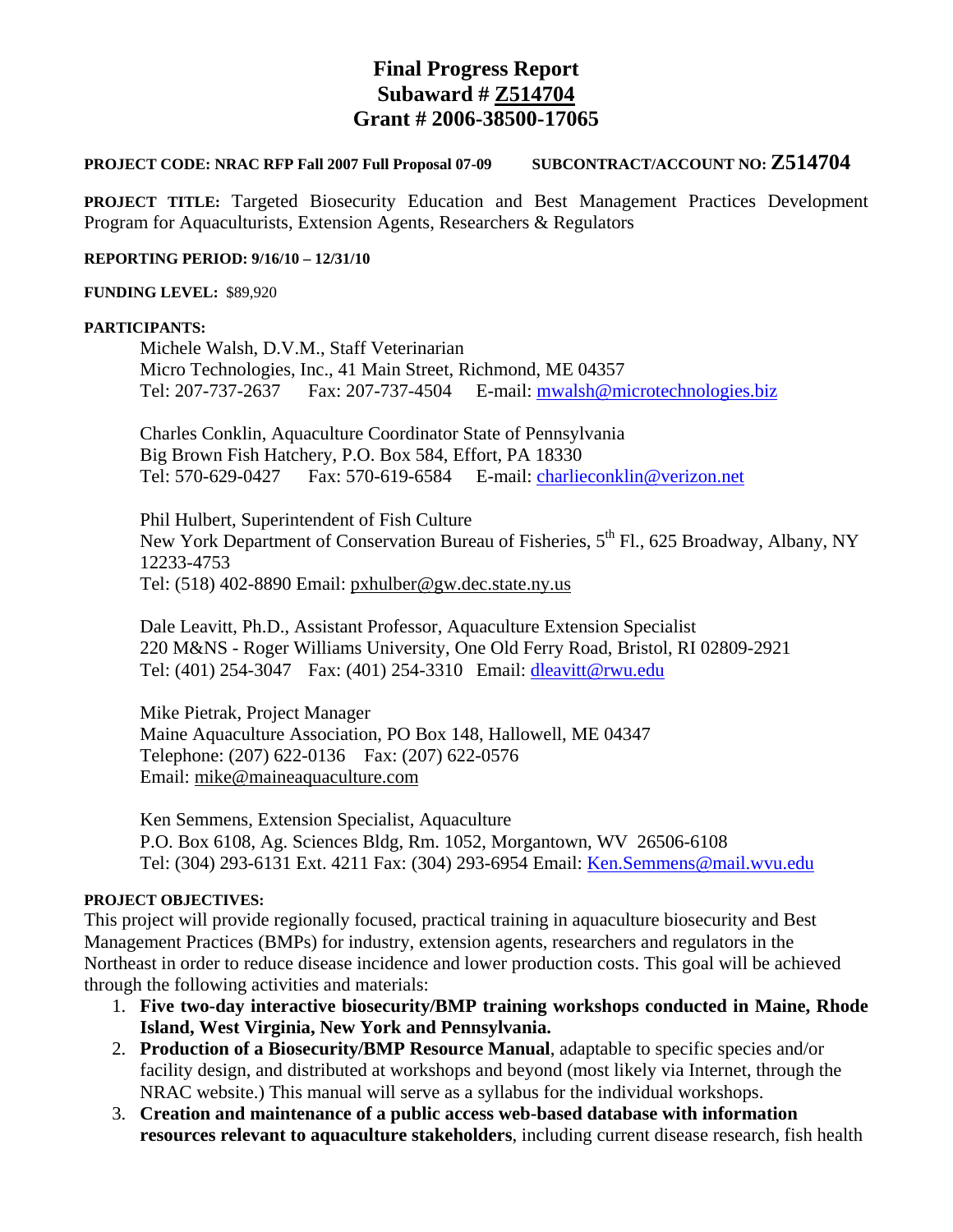resources, state/federal/international testing requirements and other regulatory information, as well as updates to biosecurity/BMP recommendations.

## **ANTICIPATED BENEFITS:**

Aquaculturists in the Northeast region face enormous pressure from exotic and endemic pathogens. Infection and disease can infiltrate from multiple sources – water, wild conspecifics, introduced stocks, predators, human visitors – and can interfere at all stages of production. The results of pathogen exposure on a farm can be devastating: production losses from mortality events; loss of market access if certain pathogens are associated with the facility, aquaculture sector or region; and consequent inability to transport product to other farms or locations. These types of events frequently have crippling economic consequences. Lack of adequate information about disease ecology of many aquatic pathogens or lack of access to current, quality information about particular diseases compounds the problems posed by disease in the aquaculture sector.

 The concept of establishing biosecurity protocols on farms is not new, but interactions with key aquaculture sectors indicate that few have adequate working knowledge of biosecurity to implement it effectively. Although NRAC and public entities such as regional Sea Grant programs and university researchers have offered written guidelines and, in some cases, one day workshops or presentations on "best management practices" (BMP), to industry, few hands-on, facility-based, affordable biosecurity audits and BMP training programs are available to aquaculturists in the Northeast, particularly in a regionally coordinated format. No current programs provide biosecurity and BMP guidelines adaptable to specific species or facility design, and few provide follow-up support services with qualified fish health professionals with access to the most current information on the efficacy of specific biosecurity/BMP protocols (e.g. disinfection techniques & products), regulatory changes and disease research.

Region-wide programs, particularly ones that include a fish health certification component, help increase assurance that aquatic species being transported are specific pathogen free. Interactive training workshops encourage face-to-face interaction among stakeholders and can provide unprecedented access to information about current disease threats to the region, such as Viral Hemorrhagic Septicemia (VHS.)

Materials generated for these workshops and references gathered for consolidation into the webbased aquaculture information resource will be widely disseminated after the workshops have been conducted. It is expected that the database generated from our efforts will become the property and charge of NRAC, with the Project Coordinator and willing Principal Investigators providing support when possible or requested.

# **PROGRESS AND PRINCIPAL ACCOMPLISHMENTS:**

- 1. All of the five two-day interactive biosecurity/BMP training workshops were completed by July 2009. The first two workshops were in Turners Falls, Massachusetts and Carlisle, Pennsylvania, both in October 2008. The third took place in Edmeston, New York (April 2009), and the final two workshops were conducted in Skowhegan, Maine (June 2009) and in Wardensville, WV (July 2009.) Attendance at all workshops exceeded expectations, and personal communication and formal feedback (via a survey distributed following the MA/CT/RI; ME; and WV workshops) to the local organizers and to the project coordinator demonstrated the enthusiastic response and appreciation for our low-cost, hands-on instruction. Collaboration between this group and Dr. Paul Bowser's NRAC-funded VHS research and education outreach team has been a priority in all of the workshops, and Dr. Bowser and/or others from the Cornell research laboratory joined us at every one. It has been a pleasure to work with them and a benefit to our collective efforts and our workshop audiences.
- 2. The Biosecurity/BMP Resource Manual was created for the first workshop in October 2008 (PA) and has been updated for subsequent workshops based on peer-review (Drs. Rod Getchell, Lester Khoo, Andy Goodwin, Andy Noyes and PI edits) as well as feedback from workshop participants. An electronic version of the peer-reviewed document has been made available to